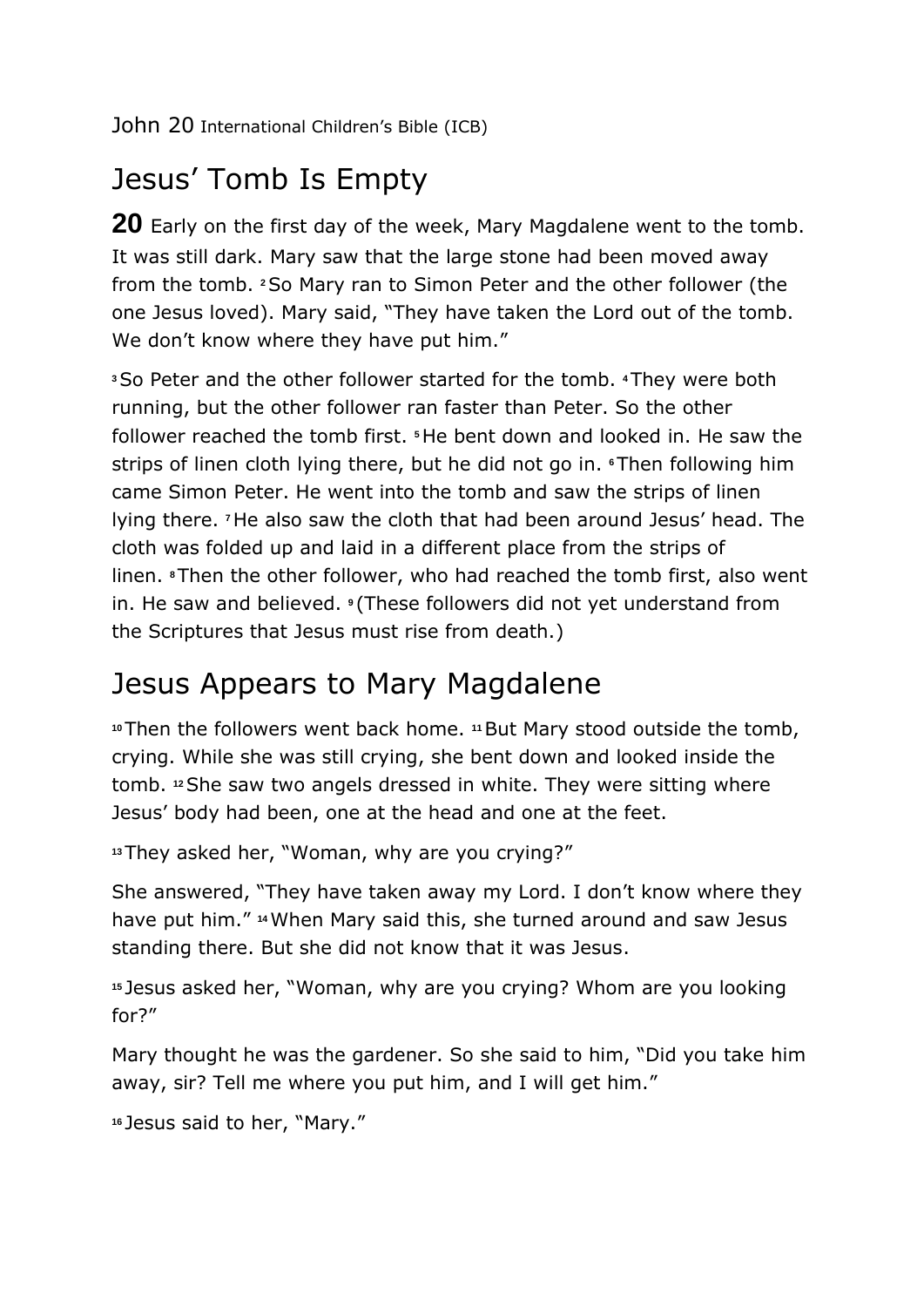Mary turned toward Jesus and said in the Jewish language,<sup>[\[a\]](https://www.biblegateway.com/passage/?search=John+20&version=ICB#fen-ICB-26765a)</sup> "Rabboni." (This means Teacher.)

**<sup>17</sup>** Jesus said to her, "Don't hold me. I have not yet gone up to the Father. But go to my brothers and tell them this: 'I am going back to my Father and your Father. I am going back to my God and your God.'"

**<sup>18</sup>** Mary Magdalene went and said to the followers, "I saw the Lord!" And she told them what Jesus had said to her.

#### Jesus Appears to His Followers

**<sup>19</sup>** It was the first day of the week. That evening Jesus' followers were together. The doors were locked, because they were afraid of the Jews. Then Jesus came and stood among them. He said, "Peace be with you!" **<sup>20</sup>**After he said this, he showed them his hands and his side. His followers were very happy when they saw the Lord.

**<sup>21</sup>**Then Jesus said again, "Peace be with you! As the Father sent me, I now send you." **<sup>22</sup>**After he said this, he breathed on them and said, "Receive the Holy Spirit. **<sup>23</sup>** If you forgive anyone his sins, they are forgiven. If you don't forgive them, they are not forgiven."

## Jesus Appears to Thomas

**<sup>24</sup>**Thomas (called Didymus) was not with the followers when Jesus came. Thomas was 1 of the 12. **<sup>25</sup>**The other followers told Thomas, "We saw the Lord."

But Thomas said, "I will not believe it until I see the nail marks in his hands. And I will not believe until I put my finger where the nails were and put my hand into his side."

**<sup>26</sup>**A week later the followers were in the house again. Thomas was with them. The doors were locked, but Jesus came in and stood among them. He said, "Peace be with you!" **<sup>27</sup>**Then he said to Thomas, "Put your finger here. Look at my hands. Put your hand here in my side. Stop doubting and believe."

**<sup>28</sup>**Thomas said to him, "My Lord and my God!"

**<sup>29</sup>**Then Jesus told him, "You believe because you see me. Those who believe without seeing me will be truly happy."